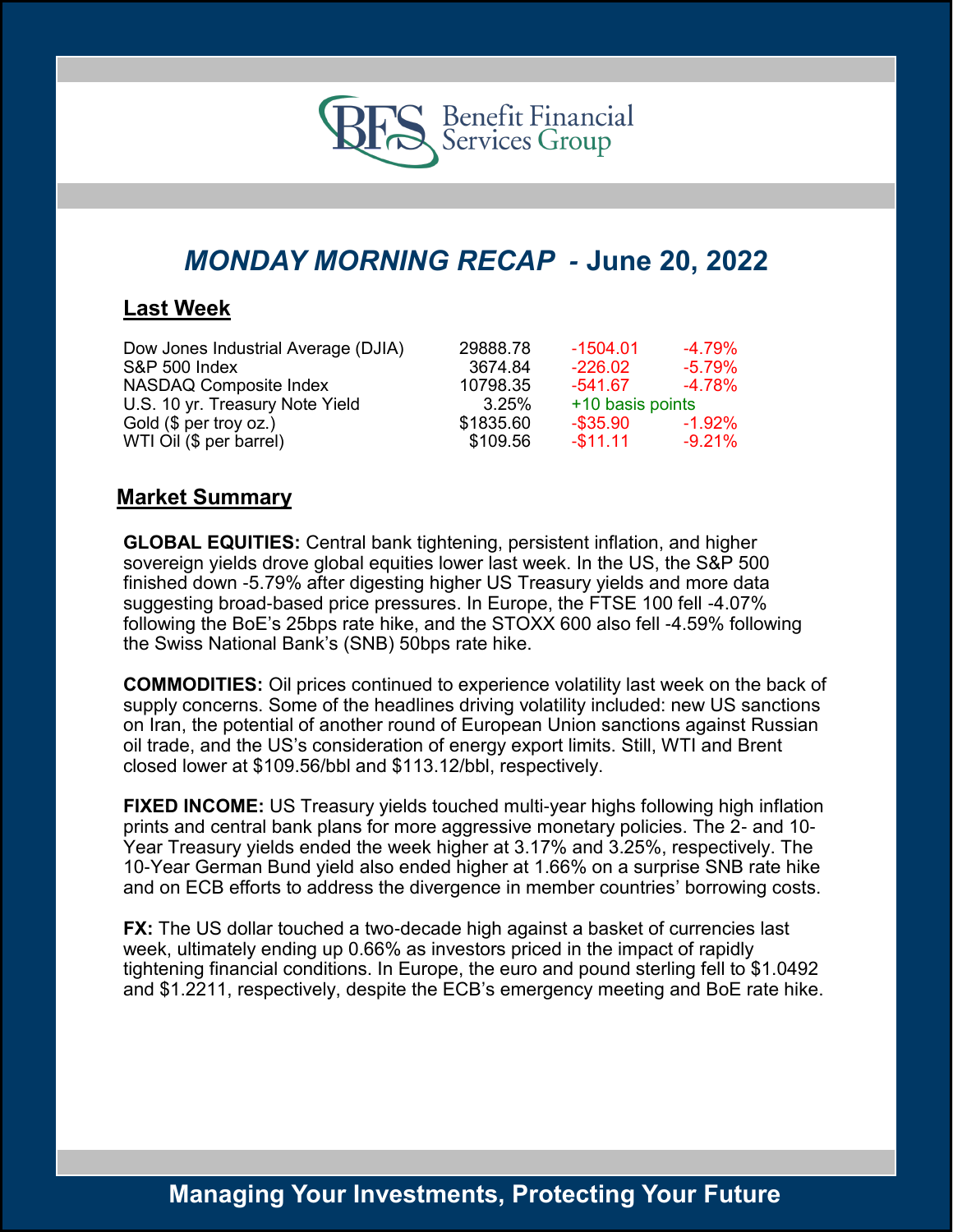

### **Economic Summary**

**MONETARY POLICY:** The Fed raised the funds rate by 75bps to 1.50- 1.75% last week, the largest increase in over 27 years. The Fed stated its strong commitment to combating high inflation, especially following concerns of de-anchoring inflation expectations. In the UK, the BoE delivered a widely anticipated 25bps rate hike while signaling its readiness to adjust its pace in response to changes to the economic outlook. Meanwhile, the SNB surprised markets by raising rates by 50bps, the first hike since 2007, in anticipation of tighter monetary policy in the Euro area. The ECB also held an ad hoc meeting and activated PEPP reinvestment flexibility on concerns of Eurozone sovereign risk.

**ACTIVITY:** The Philadelphia Fed manufacturing index fell into contractionary territory in June, declining -5.9pts to -3.3 against the consensus of an increase. Also in May, headline retail sales declined and core retail sales stayed flat, both below consensus expectations. In fact, the strongest retail sales category was gas stations, reflecting the rise in gas prices.

**LABOR:** US initial jobless claims decreased to 229k for the week ended June 11, higher than the consensus of 217k. Meanwhile, on a non-seasonally adjusted basis, claims rose by 18k, potentially hinting at an increase in the pace of job losses.

## **Managing Your Investments, Protecting Your Future**